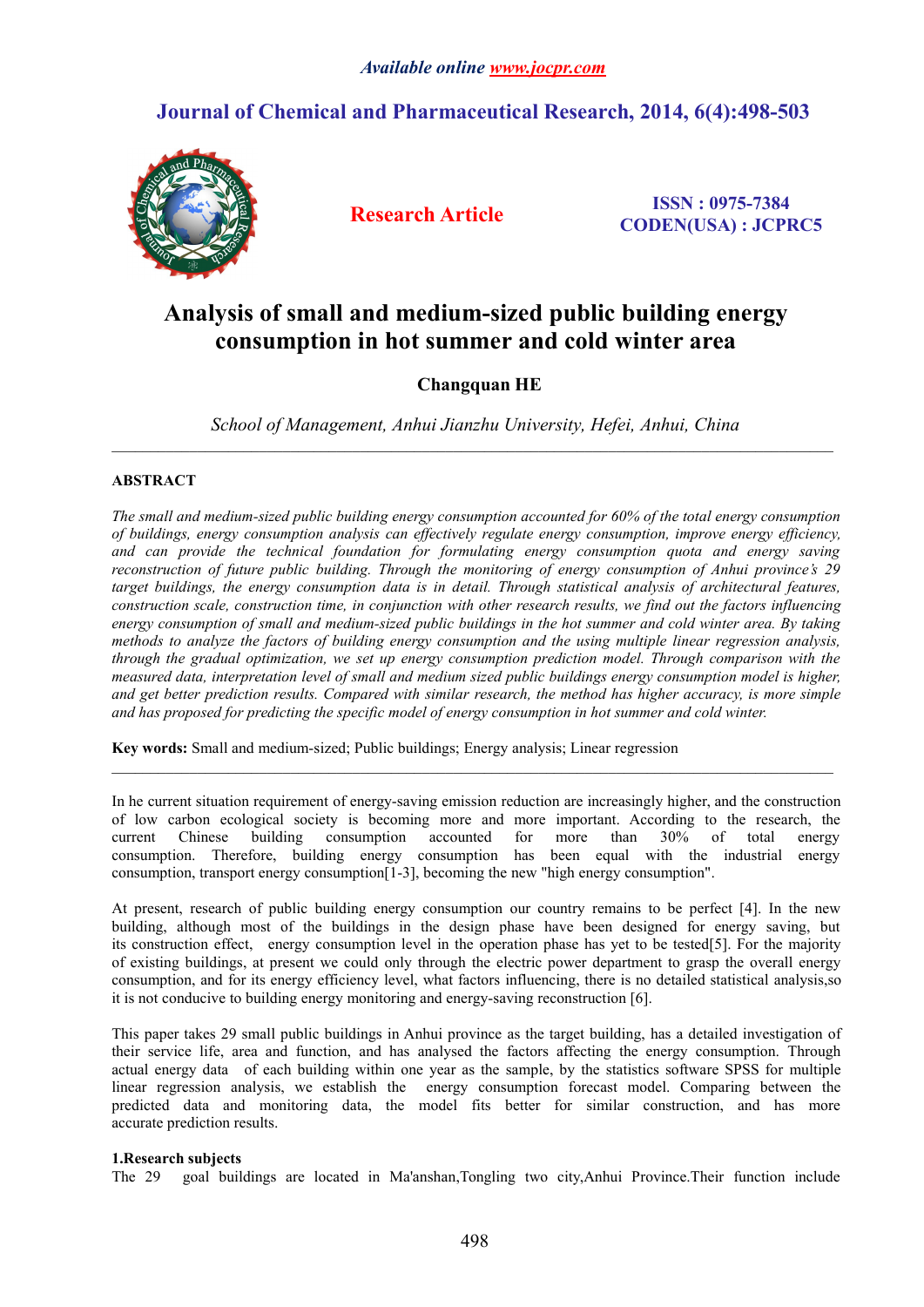school, office, hotel, hospital, government agencies and other. Sample buildings are located in the hot-summer and cold-winter area,which is one of thermal zones in China.During the coldestmonth ,its average temperature is higher than 10 ℃,while during the hottestmonth its average temperature float between 25 and 29 ℃.Its climate is characterized by hot in summer, cold in winter, the air humidity is bigger. When the outdoor temperature is below 5 ℃,if there are no heating facilities, indoor temperature is very low,and not comfortable.

*\_\_\_\_\_\_\_\_\_\_\_\_\_\_\_\_\_\_\_\_\_\_\_\_\_\_\_\_\_\_\_\_\_\_\_\_\_\_\_\_\_\_\_\_\_\_\_\_\_\_\_\_\_\_\_\_\_\_\_\_\_\_\_\_\_\_\_\_\_\_\_\_\_\_\_\_\_\_*

According to the requirements issued by the State Ministry of housing and urban rural development "state organ office buildings and large public building energy consumptionmonitoring system construction guide", we focus on energy consumption monitoring and get the statistics of the architectural features and conditions[7]. By investigating 29 target buildings, recording their basic and regional information,we get the energy consumption data.

#### **2.Influencing factors**

According to Zhai Bingxian's research, public building energy consumption was relevant with building envelope, surrounding thermal environment, building area, building density,air-conditioning equipment energy efficiency level, weather conditions, management work time and other factors[8]; CLARIDGE DE thought the public building energy consumption related with building envelope, ratio of window and wall, building area, building function, building density, work time,and equipment quantity[9].Effective factor of public building energy consumption is numerous, we do not intend to make a detailed analysis of those uncertain factors. As a combination of small and medium-sized public construction, seizing the main influencing factors, and to simplify the analysis of energy consumption model,so we take regression analysis through 29 buildings energy consumption data for 12 months as a sample, the main influence factors are determined as follows: the construction area, the number of use years, building function.

#### **3. Model establishment and analysis**

We take building energy consumption as the dependent variable Y, and these variables (factors) are set up for X1,X2,... , Xn.It is assumed that the dependent variable has a linear relationship wiht the respective variables,using multiple linear regression analysis,and could get the model as follows:

#### $Y = \beta_0 + \beta_1 X_1 + \beta_2 X_2 + \beta_3 X_3 + e$

In that,  $\beta_0$  stands for constant coefficient of regression,  $\beta_1, \beta_2, \ldots, \beta_n$  stand for coefficients of regression, e stands for regression residuals. Influence factors contain: building function as  $X_1$ , construction area as  $X_2$ , the use time as  $X<sub>3</sub>$  (the year 2013 as the cut-off year). Among them, building function is due to multi classification variables, the variable  $X_1$  is represented by two sub variables gn<sub>1</sub>, gn<sub>2</sub>. When function of a public building stands for the school or office, it is assigned that  $gn_1=0$ ,  $gn_2=0$ ; when function of a public building stands for hotel, hospital, or shopping malls, it is assigned that  $gn_1=1$ ,  $gn_2=0$ ; when function of a public building stands for government office, it is assigned that  $gn_1=0$ ,  $gn_2=1$ .

Taking 2013 annual energy consumption data and building information statistical results of 29 buildings as a sample, we analysed by SPSS13.0 software. Using Setpwise analysis step by step regression analysis, with 95% confidence level of F significance test, standard error bounds for  $(2, +2)$  [10-11], the results list in table 1.

| Table.1 The regression model summary of sample data of 29 buildings |  |  |  |  |
|---------------------------------------------------------------------|--|--|--|--|
|---------------------------------------------------------------------|--|--|--|--|

| Model | R       | R Square Adjusted R Square |      | Std. Error of the<br>Estimate      | Durbin-Watson |  |
|-------|---------|----------------------------|------|------------------------------------|---------------|--|
|       | .466(a) | .217                       | .157 | 1937259.92337                      |               |  |
|       | .916(b) | .838                       | 819  | 897685.02404                       | 2.855         |  |
|       |         |                            |      | a Predictors: (Constant), gn2, gn1 |               |  |

*b Predictors*:*(Constant), gn2, gn1, area*

It can be seen from table 1: there are only two factors which are architectural function and architectural area entered into the equation by F test. The R value is 0.916, R2 value is 0.838, namely 83.8% of building energy consumption can be explained by the model,so fitting degree is better. Check the standard residuals (see Figure 1): transverse coordinates Y stand for the actual annual energy consumption of building sample, the longitudinal coordinates stand for standardized residuals corresponding (mean / standard residual = residual residualstandard deviation)  $[11-12]$ , we found that predictive residual value of 3 super large public-building which their annual energy consumption values exceed 4000000kW.h is too large, they are abnormal points. Therefore, this model is not suitable for the prediction of the building which its area is larger more than 40000 m2.So,we delete 3 large public buildings which are Dahua International Plaza, overseas Crown Plaza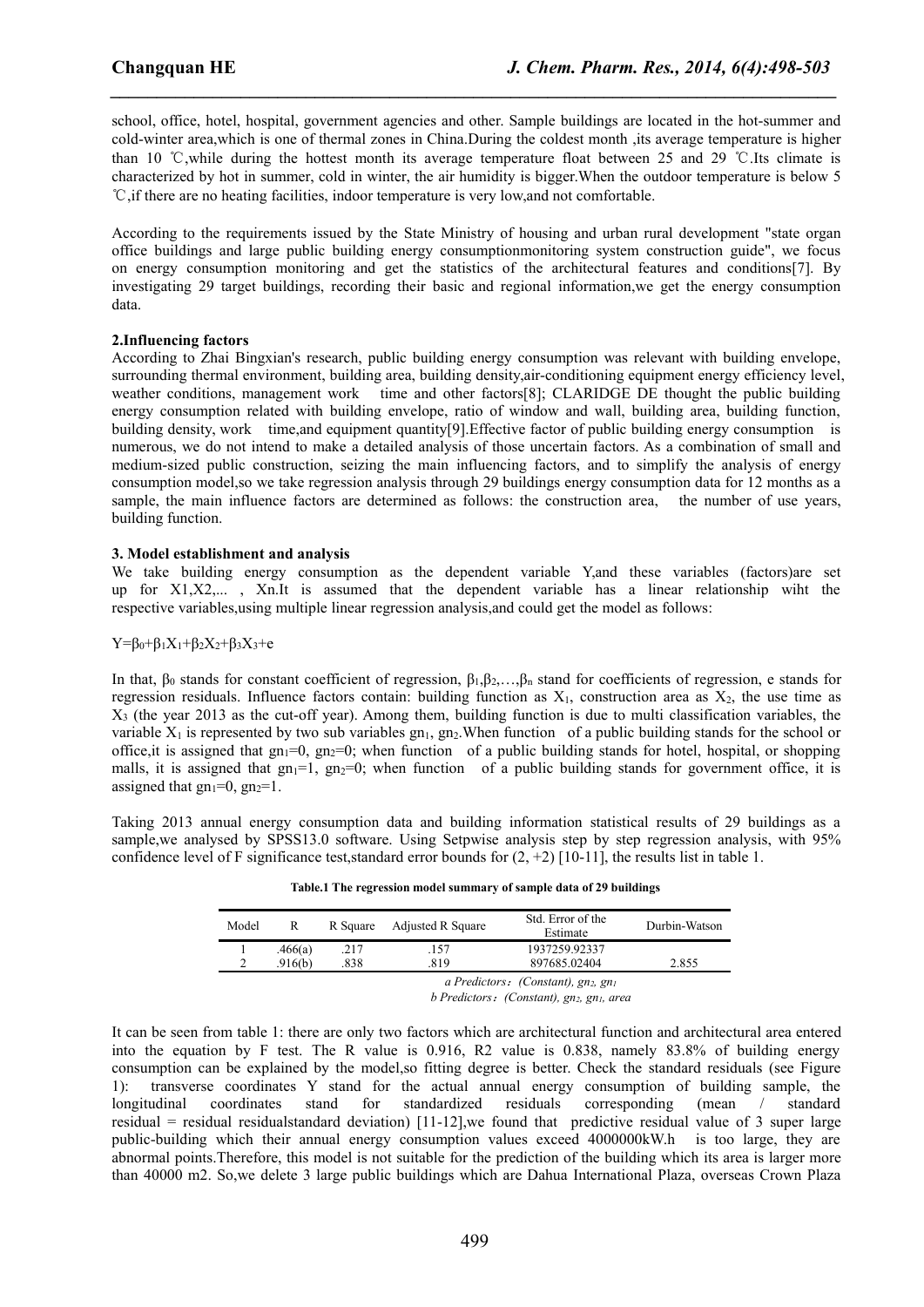Hotel, Maanshan Iron and steel production command center. Continue to carry out regression analysis, there are still only two factors in fit-test list by F test into the model: building function, building area, and the R2 value is 0.958, the fitting degree is greatly improved, as shown in table 2. In the analysis of the results of the 26 samples, the standard residual although mostly lies in  $(2, +2)$ , but there are 1 points greatly exceeded the scope, as shown in Figure 2,so the corresponding point of Tongling city Real Estate Hotel is deleted.

*\_\_\_\_\_\_\_\_\_\_\_\_\_\_\_\_\_\_\_\_\_\_\_\_\_\_\_\_\_\_\_\_\_\_\_\_\_\_\_\_\_\_\_\_\_\_\_\_\_\_\_\_\_\_\_\_\_\_\_\_\_\_\_\_\_\_\_\_\_\_\_\_\_\_\_\_\_\_*



**Figure.1 The standard regression residuals of29 buildings**

**Table.2 The regression model summary of sample data of 26 buildings**



**Figure.2 The standard regression residuals ofsample data of 26 buildings**

Through regression analysis, after 4 samples of excessive energy consumption and residual slants big removed, we get the final sample data.It can be found through observation that 90% of the rest sample buildings are smalland medium-sized public buildings which are smaller than 10000 square metres.

With 25 new samples we take multivariate stepwise regression analysis again (see Table 3), and found that the 2 variables entered into the model by F test ,during which building function is the first to enter the model of the building energy consumption, followed by the construction area. The use time did not enter the model. In the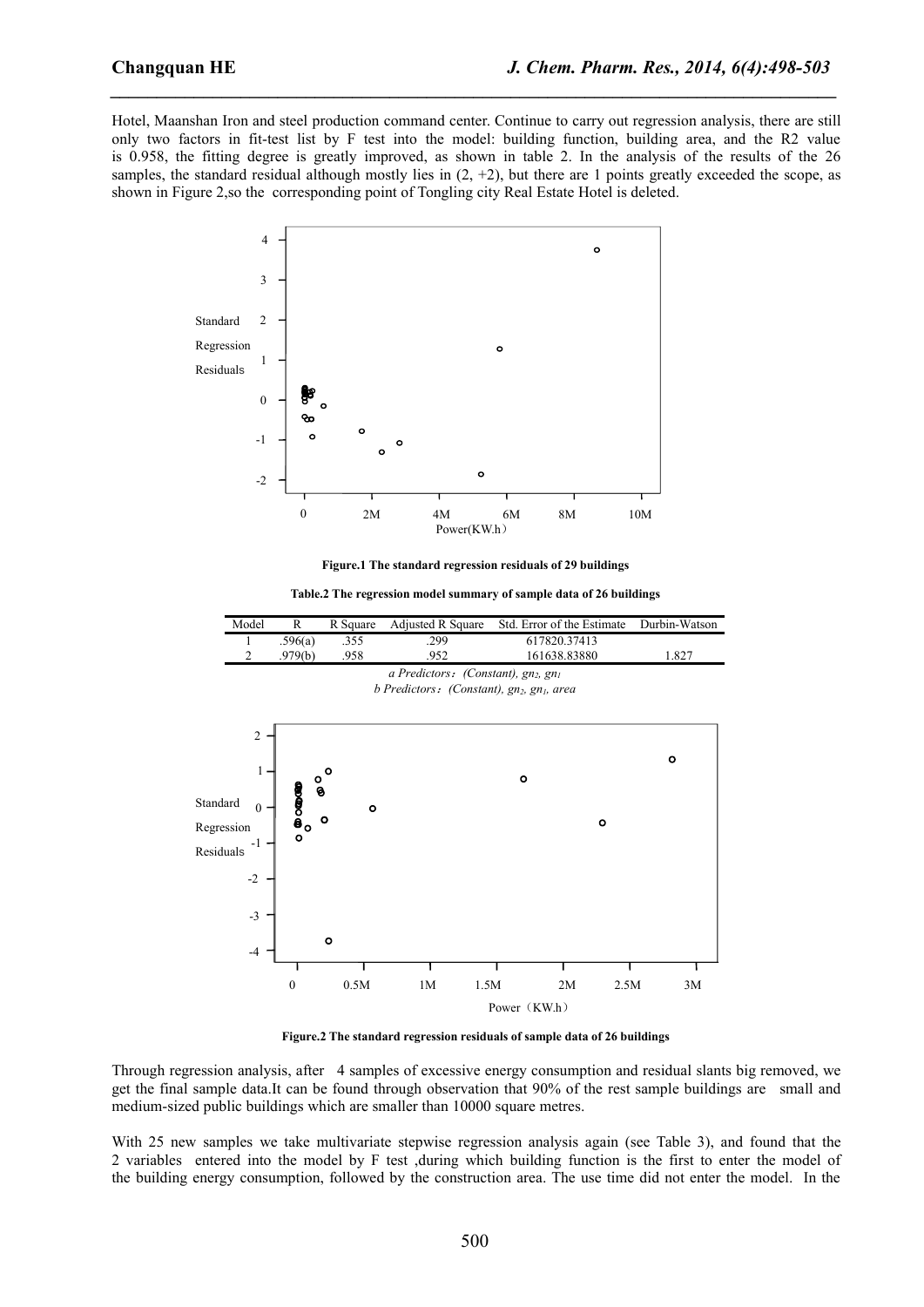A, B two model, the B model of the R and R2 values is higher, respectively 0.995 and 0.990, showed that when the interaction of building function, building area take factors, 99% changes of variables Y through regression relationship could be explained[12].

*\_\_\_\_\_\_\_\_\_\_\_\_\_\_\_\_\_\_\_\_\_\_\_\_\_\_\_\_\_\_\_\_\_\_\_\_\_\_\_\_\_\_\_\_\_\_\_\_\_\_\_\_\_\_\_\_\_\_\_\_\_\_\_\_\_\_\_\_\_\_\_\_\_\_\_\_\_\_*

The linear regression tolerance coefficients in the regression coefficient list (see Table 4) was more than 0.5, so there is no serious multicollinearity problem. Observe the collinearity check list (see Table 5), the characteristic roots are not equal to 0 and not same each other, condition indexes were not greater than 30, so the regression coefficients can be obtained by regressing test, there is no collinearity problem[13]. So we could now get the final regression model(see Table 5):

#### Y=-107014.491+45414.193gn1+48731.658gn2+74.409X2

In the formula, Y represents a public building annual energy consumption value; gn1, gn2 stand for the building function; X2 says the building area. The use time as an influence factor of building energy consumption did not enter the regression model, because on the one hand public buildings mostly are used in the past 10 years,there enclosure structure and types of structure have little change and smaller impact to energy consumption; on the other hand, in recent years, as the implementation of mandatory energy-saving standards for new buildings is executed better, existing energy-saving building scope extended,it has greatly reduced the effect on building energy consumption.

#### **Table.3 The regression model summary of 25 sample of office building**

| Model | R       | R Square | Adjusted R Square                                                                          | Std. Error of the<br>Estimate | Durbin-Watson |
|-------|---------|----------|--------------------------------------------------------------------------------------------|-------------------------------|---------------|
|       | .596(a) | .355     | .296                                                                                       | 631637.10728                  |               |
| ∼     | .995(b) | 990      | .989                                                                                       | 79276.00595                   | 2.142         |
|       |         |          | $\mathbf{D}$ $\mathbf{P}$ $\mathbf{C}$ $\mathbf{C}$ $\mathbf{C}$ $\mathbf{D}$ $\mathbf{C}$ |                               |               |

*a Predictors*:*(Constant), gn2, gn<sup>1</sup>*

*b Predictors*:*(Constant), gn2, gn1, area*

#### **Table.4 Regression coefficients of25 samples ofoffice building**

|   | Model           | Unstandardized Coefficients |            | Standardized<br>Coefficients |          | Sig. | Collinearity<br><b>Statistics</b> |       |
|---|-----------------|-----------------------------|------------|------------------------------|----------|------|-----------------------------------|-------|
|   |                 |                             | Std. Error | Beta                         |          |      | Tolerance                         | VIF   |
|   | (Constant)      | 9605.091                    | 190445.754 |                              | .050     | .960 |                                   |       |
|   | gn <sub>1</sub> | 1034420.338                 | 305392.612 | .630                         | 3.387    | .003 | .849                              | 1.178 |
|   | gn <sub>2</sub> | 179331.481                  | 305392.612 | .109                         | .587     | .563 | .849                              | 1.178 |
|   | (Constant)      | $-107014.491$               | 24108.539  |                              | $-4.439$ | .000 |                                   |       |
| 2 | gn <sub>1</sub> | 45414.193                   | 46692.638  | .028                         | .973     | .342 | .572                              | 1.748 |
|   | gn <sub>2</sub> | 48731.658                   | 38490.860  | .030                         | 1.266    | .219 | .842                              | 1.188 |
|   | 面积              | 74.409                      | 2.006      | .983                         | 37.089   | .000 | .657                              | 1.522 |

#### **Table.5 Coefficients collinearity diagnosetics**

| Model | Dimension<br>Eigenvalue |       | Condition Index | Variance Proportions |      |     |      |
|-------|-------------------------|-------|-----------------|----------------------|------|-----|------|
|       |                         |       |                 | (Constant)           | gn l | gn2 | area |
|       |                         | 1.748 | 1.000           | .13                  | .09  | .09 |      |
|       |                         | 1.000 | 1.322           | $_{.00}$             | .31  | .31 |      |
|       |                         | .252  | 2.636           | .87                  | .61  | .61 |      |
|       |                         | 2.278 | 1.000           | .06                  | .05  | .02 | .06  |
| 2     |                         | 1.129 | 1.420           | .03                  | .07  | .34 | .04  |
|       |                         | .363  | 2.504           | .38                  | .10  | .15 | .67  |
|       | 4                       | .229  | 3.156           | .52                  | .78  | .48 | .23  |

To observe standard error (see Figure 3), the distribution random in 0 and both sides fall in  $(2, +)$ 2) range, the regression residual of equation is small, the regression model has good prediction. At the same time to observe predicted value and the actual value(see Figure 4), they were 45 degree linear positive correlate which stands for good-fit. Meanwhile, with a certain number of sample test,it proved the equation was validated very well.

In 29 public buildings, the 4 buildings are shaved, which including: a commercial building of over 40000 square meters, a hotel building area of over 50000 square meters, a large government office buildings, a building for office and production of more than 70000 square meters. Those buildings have diffrent function, the influence is different, and the sample data is too small to do regression analysis,so they are not discussed.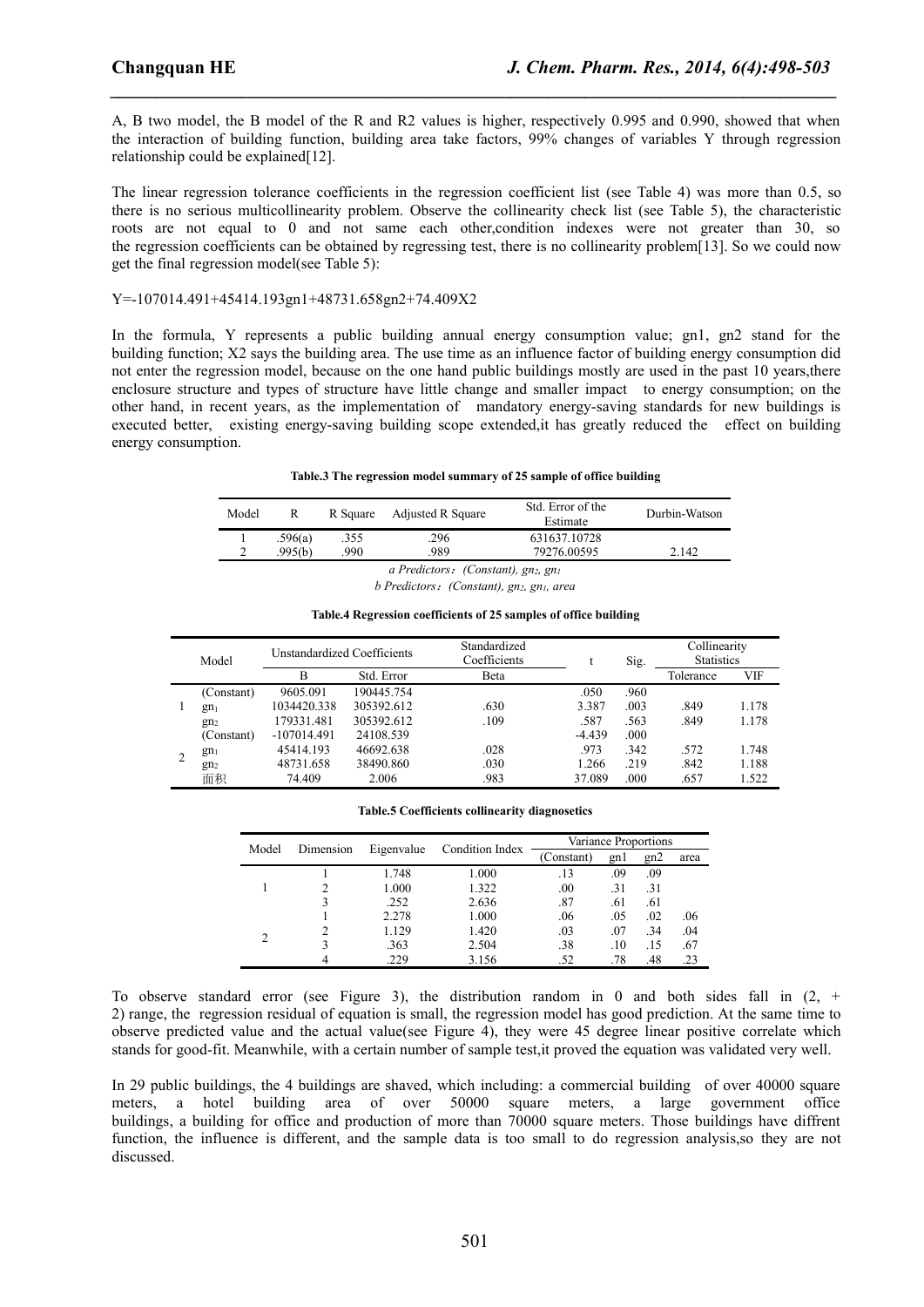*\_\_\_\_\_\_\_\_\_\_\_\_\_\_\_\_\_\_\_\_\_\_\_\_\_\_\_\_\_\_\_\_\_\_\_\_\_\_\_\_\_\_\_\_\_\_\_\_\_\_\_\_\_\_\_\_\_\_\_\_\_\_\_\_\_\_\_\_\_\_\_\_\_\_\_\_\_\_*





**Figure.4 Prediction value and actual value of 25 sample buildings**

#### **CONCLUSION**

①Using multiple linear regression method we made analysis on building energy consumption of small and medium-sized public building energy consumption in hot summer and cold winter area. In the course of analysis, according to the building function classification, considering the influence of construction area and use time,we set up the regression model of high precision, and it was verified well.

②In the model, we discovered that the main influencing factors of small and medium-sized public building energy consumption are building function and building area. After verification, the model has good energy consumption prediction effect. Energy consumption prediction model for forecasting data, can be helpful for energy consumption quota, energy policy, and could provide scientific and reasonable basis for all kinds of energy saving and energy conservation supervision.

### **REFERENCES**